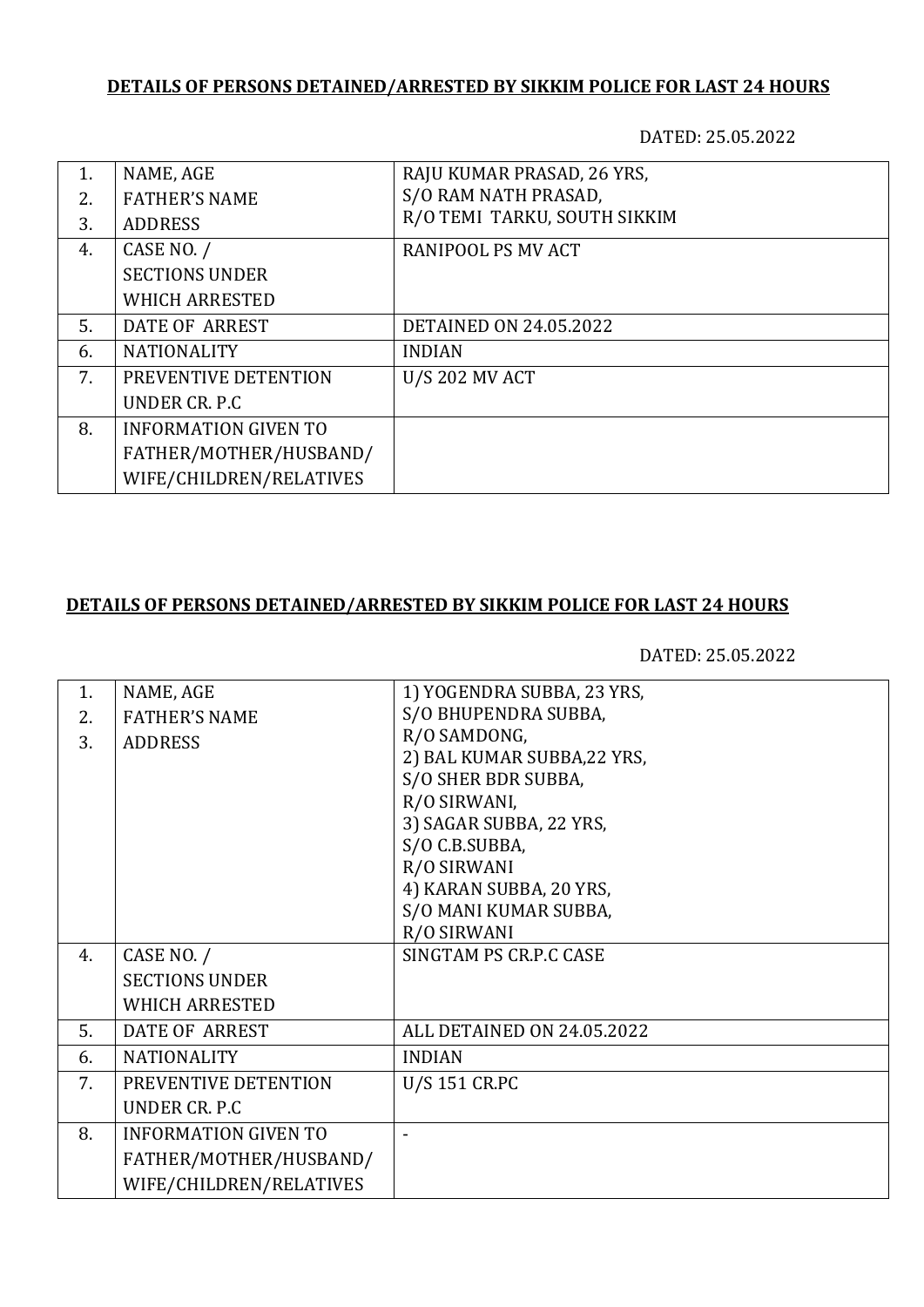### **DETAILS OF PERSONS DETAINED/ARRESTED BY SIKKIM POLICE FOR LAST 24 HOURS**

DATED: 25.05.2022

| $\mathbf{1}$ . | NAME, AGE                      | (I) (1) BIJAY SUNAR, 39 YRS,           |
|----------------|--------------------------------|----------------------------------------|
| 2.             | <b>FATHER'S NAME</b>           | S/O LT. LALAY SUNAR,                   |
| 3.             | <b>ADDRESS</b>                 | R/O CHANDMARI, GANGTOK, SIKKIM         |
|                |                                | (2) PASSANG SHERPA, 29 YRS,            |
|                |                                | S/O LT. PASSANG SHERPA,                |
|                |                                | R/O RAJ BHAWAN, VAJRA, GANGTOK, SIKKIM |
|                |                                | (3) SABIR AHAMED, 30 YRS,              |
|                |                                | S/O NASIR AHAMED,                      |
|                |                                | R/O KOLKATTA, WB,                      |
|                |                                | A/P DEORALI, GANGTOK, SIKKIM           |
|                |                                |                                        |
|                |                                | (II) TASHI NAMGYAL BHUTIA, 45 YRS,     |
|                |                                | S/O PASSANG BHUTIA,                    |
|                |                                | R/O SANG, SIKKIM                       |
| 4.             | <b>CASE NO./SECTIONS UNDER</b> | (I) SADAR PS CR.P.C CASE               |
|                | <b>WHICH ARRESTED</b>          | (II) SADAR PS CMV ACT                  |
| 5.             | <b>DATE OF ARREST</b>          | ALL DETAINED ON 24.05.2022             |
| 6.             | <b>NATIONALITY</b>             | <b>INDIAN</b>                          |
| 7.             | PREVENTIVE DETENTION           | (I) U/S 41 CR.P.C                      |
|                | UNDER CR. P.C                  | (II) U/S 202 CMV ACT, 1988             |
| 8.             | <b>INFORMATION GIVEN TO</b>    |                                        |
|                | FATHER/MOTHER/HUSBAND/         |                                        |
|                | WIFE/CHILDREN/RELATIVES        |                                        |
|                |                                |                                        |

#### **DETAILS OF PERSONS DETAINED/ARRESTED BY SIKKIM POLICE FOR LAST 24 HOURS**

DATED: 25.05.2022

| 1. | NAME, AGE                   | ARUN SAHINI @ THAPA, 23 YEARS           |
|----|-----------------------------|-----------------------------------------|
| 2. | <b>FATHER'S NAME</b>        | S/O CHANDRA SAHINI                      |
| 3. | <b>ADDRESS</b>              | R/O DABANGA, BIHAR                      |
|    |                             | A/P FOREST VILLAGE, RANGPO, WEST BENGAL |
| 4. | CASE NO. /                  | RANGPO PS FIR NO: 26/2022,              |
|    | <b>SECTIONS UNDER</b>       | DATED 24.05.22,                         |
|    | <b>WHICH ARRESTED</b>       | U/S 454/380 OF IPC, 1860                |
| 5. | DATE OF ARREST              | <b>ARRESTED ON 24.05.2022</b>           |
| 6. | <b>NATIONALITY</b>          | <b>INDIAN</b>                           |
| 7. | PREVENTIVE DETENTION        |                                         |
|    | UNDER CR. P.C.              |                                         |
| 8. | <b>INFORMATION GIVEN TO</b> |                                         |
|    | FATHER/MOTHER/HUSBAND/      |                                         |
|    | WIFE/CHILDREN/RELATIVES     |                                         |